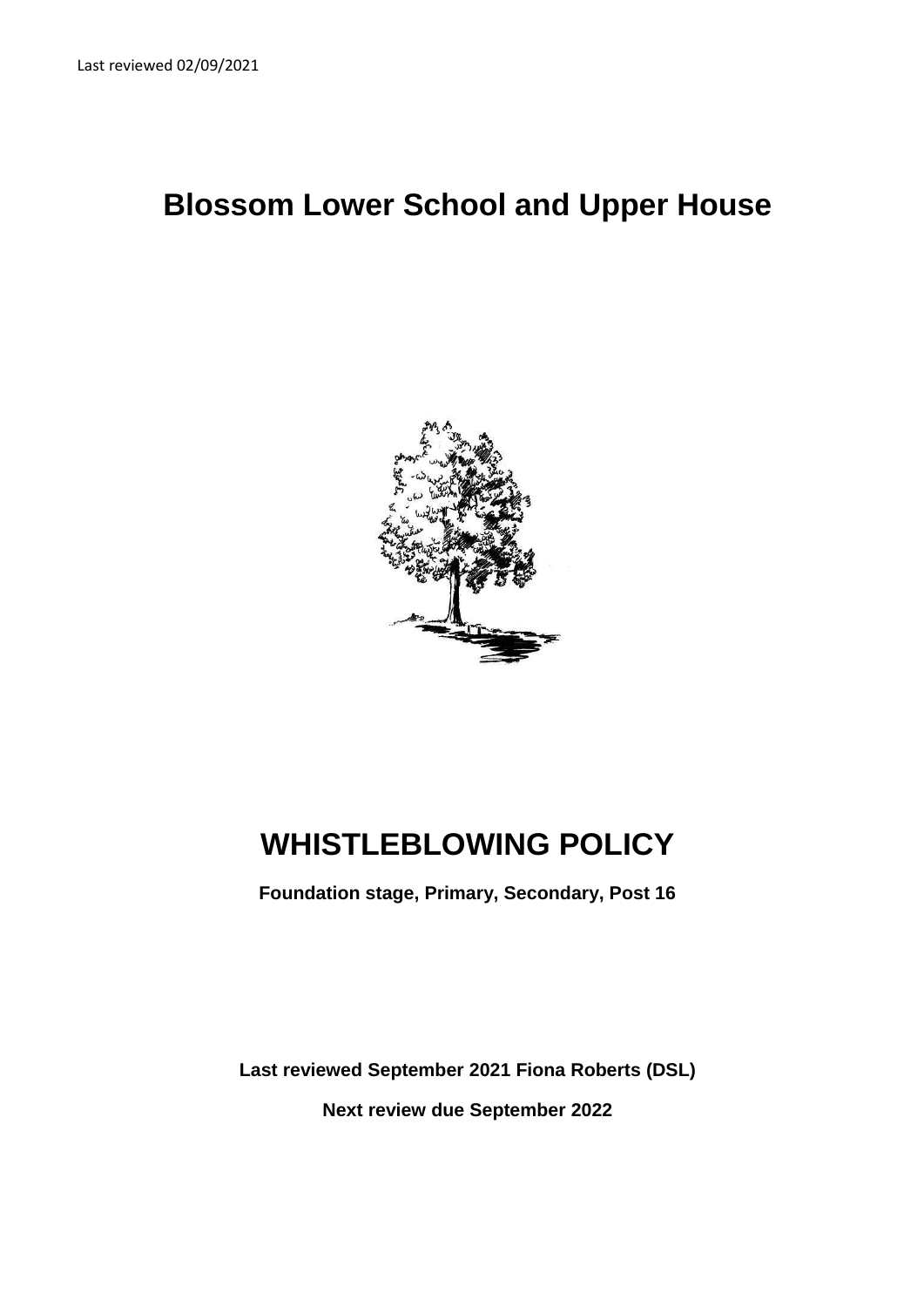#### **Introduction**

Blossom House School is committed to creating a culture of safety where the highest possible standards of openness, probity and accountability are maintained. We value reflective practice and we encourage staff working with us to raise any concerns they may have about any aspect of our work.

It is recognised that whistleblowing may engender feelings of disloyalty to colleagues or that staff may fear harassment or victimisation; however staff should feel free to 'speak up' and will be appropriately supported and valued for doing so.

This policy applies to all staff including agency workers, supply staff, contractors working on the premises, students and volunteers.

This procedure is separate from the school complaints procedure and other statutory reporting procedures.

#### **Don't think "what if I'm wrong"– think "what if I'm right."**

#### **Blossom House School Culture of Vigilance**

Blossom House School promotes a culture of vigilance and staff must acknowledge their individual responsibility to bring matters of concern to the attention of the Principal Joanna Burgess. This procedure encourages staff to raise serious concerns, including poor or unsafe practice and potential failures in the school's safeguarding regime; without fear of reprisal or victimisation, internally within school rather than overlooking a problem or raising the matter outside.

#### **Reasons for whistleblowing**

- Each individual has a responsibility for raising concerns about unacceptable practice or behaviour:-
- To prevent the problem worsening or widening.
- To protect or reduce risks to others.
- To prevent becoming implicated yourself.

#### **What stops people from whistleblowing?**

- Fears of starting a chain of events which spirals.
- Fear of disrupting the work or project.
- Fear of getting it wrong.
- Fear of repercussions or damaging careers.
- Fear of not being believed.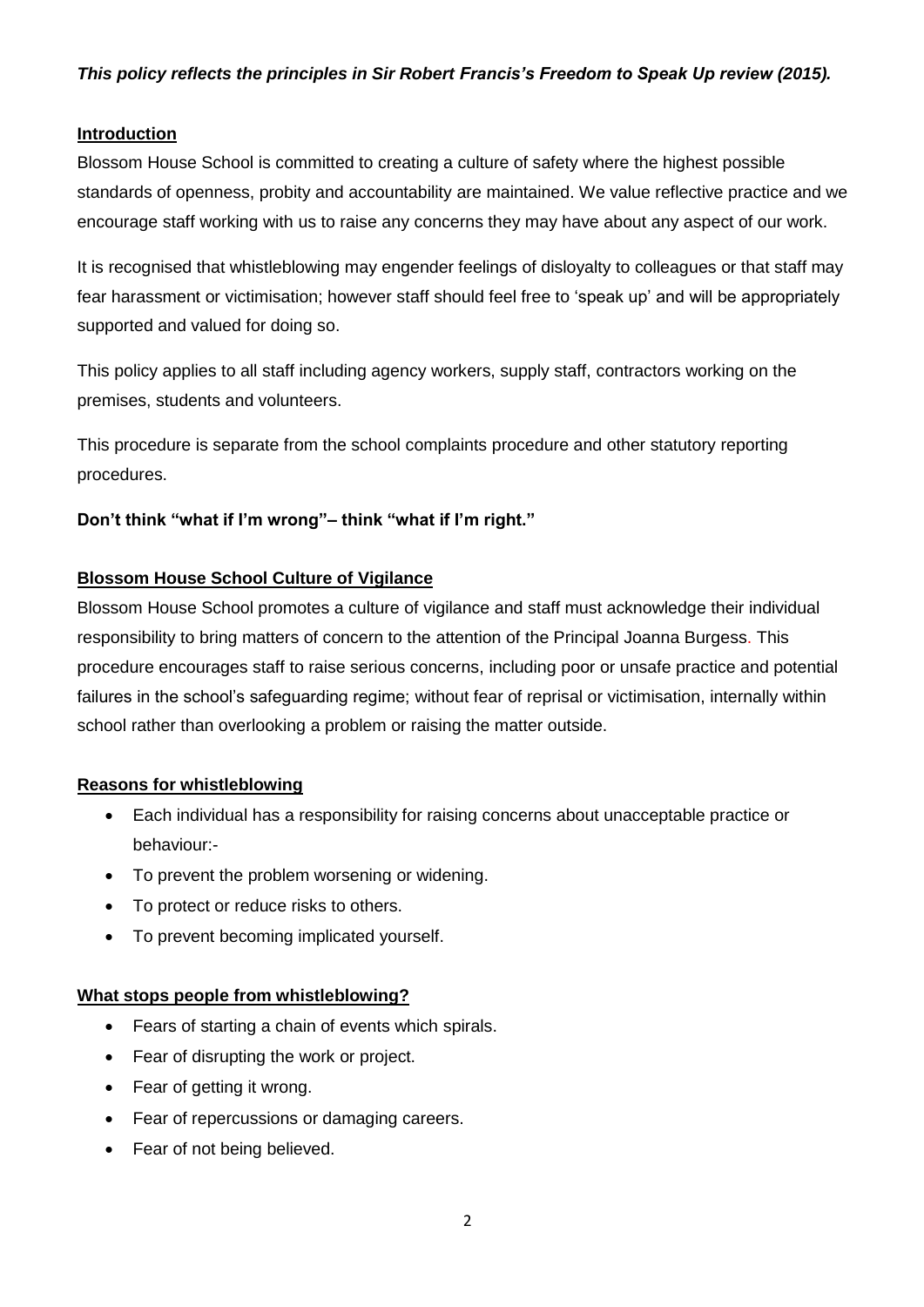#### **Staff behaviours that should cause concern:-**

- conduct which is, has been or is likely to be an offence or breach of law
- conduct that has occurred, is occurring or is likely to occur as the result of which the school fails to comply with a legal obligation. For example, unauthorised use of public funds, possible fraud and corruption, or other unethical conduct discrimination of any kind and waste/frivolous expenditure
- past, current or likely miscarriages of justice
- past, current or likely health and safety risks, including risks to the public as well as other employees
- past, current or likely damage to the environment
- inappropriate discussions which may offend or harm others, undermine fundamental British values, express any prejudicial views, or attempt to influence or impose their personal values, attitudes or beliefs on pupils or staff
- bullying or any other oppressive behaviours
- *where an allegation or concern is raised against a member of staff which relates to the safeguarding or welfare of a child or children, please follow safeguarding procedures on page 4 of this policy*

#### **Other areas of concern:-**

- poor or unsafe practice
- inaction following safeguarding reports
- repeat or escalating concerns which are not being addressed appropriately

#### **How to raise a concern**

- You should voice your concerns, suspicions or uneasiness as soon as you feel you can with your line manager.
- The earlier a concern is expressed the easier and sooner action can be taken.
- Try to pinpoint exactly what practice is concerning you and why.
- If your concern is about your immediate line manager approach the Principal
- If your concern is about the Principal, or you feel you need to take it to someone outside the School, contact the school's independent body which is set up to assist if needed in such a situation (*details are held in the staff office*).
- Make sure you get a satisfactory response don't let matters rest.
- Ideally you should put your concerns in writing, outlining the background and history giving names, dates and places where you can.
- A member of staff is not expected to prove the truth of an allegation but you will need to demonstrate sufficient grounds for the concern.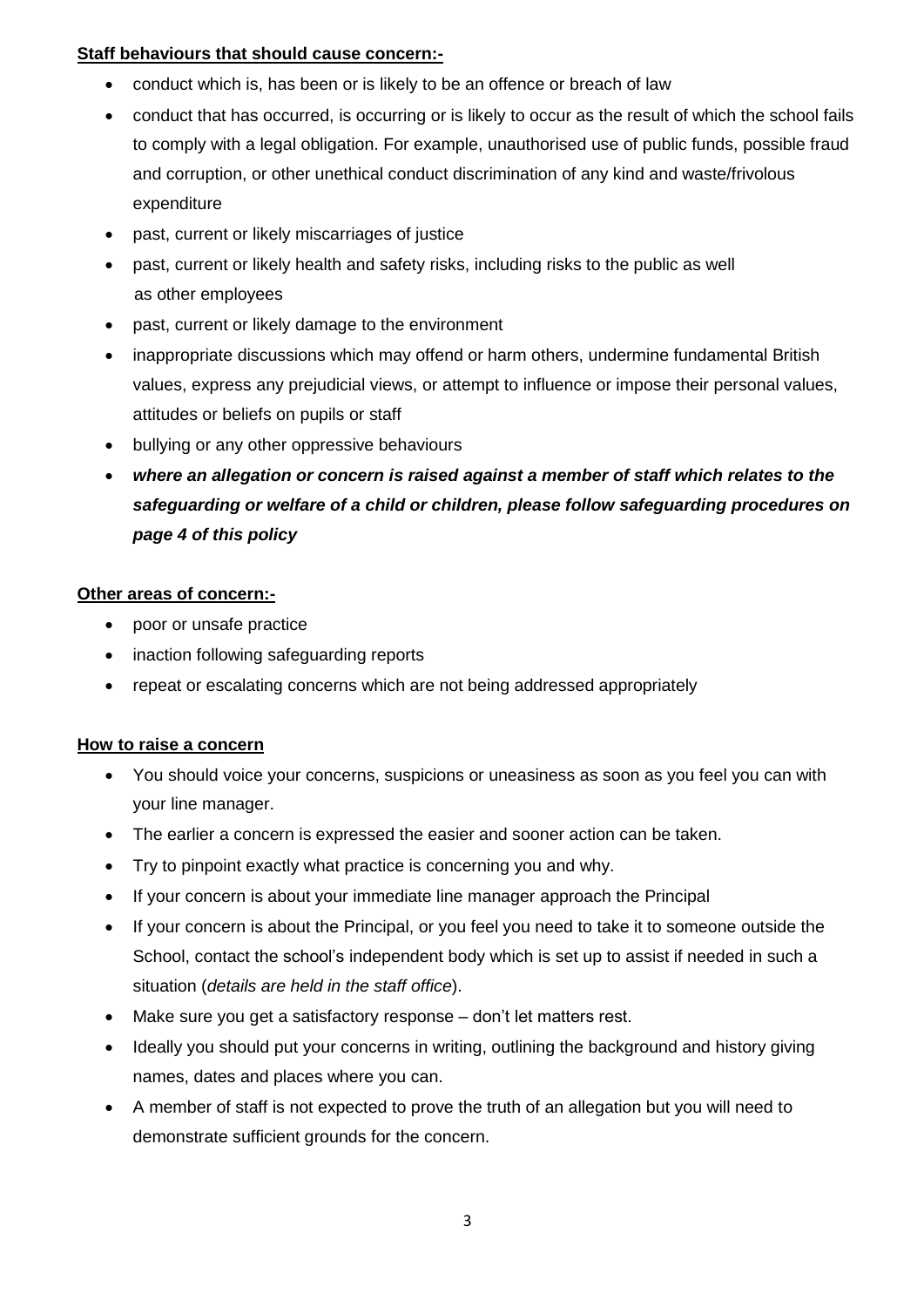#### **What happens next?**

- You should be given information on the nature and progress of any enquiries.
- Your employer has a responsibility to protect you from harassment or victimisation.
- No action will be taken against you if the concern proves to be unfounded and was raised in good faith.
- Malicious allegations may be considered as a disciplinary offence.

#### **Confidentiality**

All concerns raised will be treated in confidence and every effort will be made not to reveal your identity if this is your wish. However, in certain cases, it may not be possible to maintain confidentiality if you are required to come forward as a witness.

#### **Anonymous Allegations**

Whenever possible you should put your name to your allegation, as concerns that are expressed anonymously are much less powerful that those that are attributed to a named individual. However anonymous allegations will be considered and investigated at the school's discretion. In exercising the discretion, the factors to be taken into account would include:

- the seriousness of the issues raised
- the credibility of the concern; and
- the likelihood of being able to confirm the allegation from attributable sources.

#### **Self reporting**

There may be occasions where a member of staff has a personal difficulty, perhaps a physical or mental health problem, which they know to be impinging on their professional competence. Staff members have a responsibility to discuss such a situation with their Line Manager and/or HR so professional and personal support can be offered to the member of staff concerned. Whilst such reporting will remain confidential in most instances, this cannot be guaranteed where personal difficulties raise concerns about the welfare or safety of children.

## **Allegations or Concerns Raised Against Staff (including Supply Teachers, Agency Staff, Volunteers and Contractors)**

Any concerns or allegations raised against a member of staff which relates to the safeguarding or welfare of a child or children, must be **reported to the Principal immediately** *[as the Principal is also the sole proprietor of Blossom House Independent School, any allegation or concerns made about the Principal should be reported directly to the Local Authority Designated Officer (LADO) 020 8545 3179; [lado@merton.gov.uk\]](mailto:lado@merton.gov.uk).* 

The Principal has to decide whether the concern is an allegation or low-level concern. The term 'lowlevel' concern does not mean that it is insignificant, it means that the behaviour towards a child does not meet the threshold for referral to the Local Authority Designated Officer (LADO).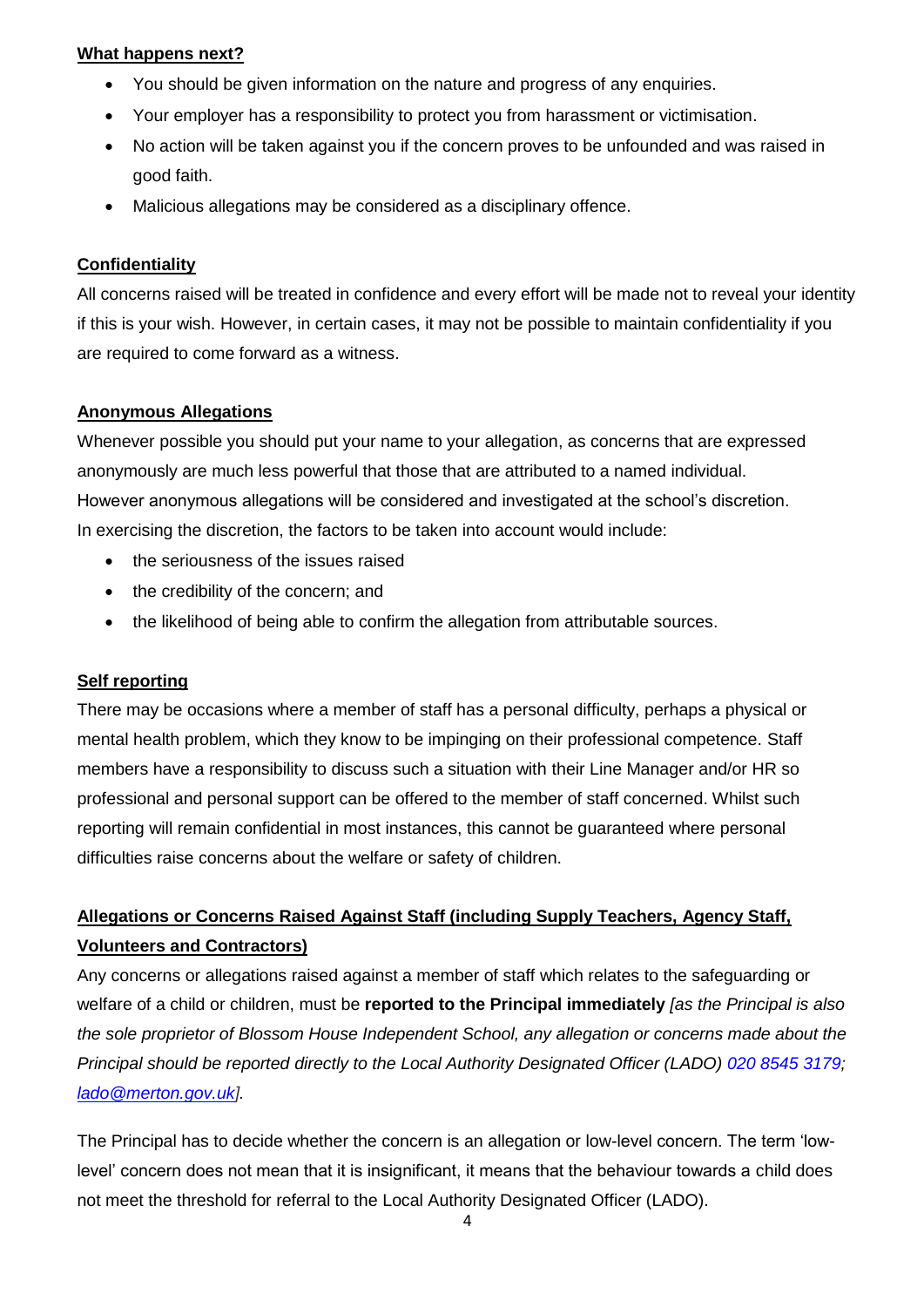#### **Allegations that may meet the harms threshold**

Allegations that indicate a person would pose a risk of harm if they continue to work in close contact with children include those who have:

- behaved in a way that has harmed a child, or may have harmed a child;
- possibly committed a criminal offence against or related to a child;
- behaved towards a child or children in a way that indicates he or she may pose a risk of harm to children
- behaved or may have behaved in a way that indicates that they may not be suitable to work with children (including outside the school setting)

If a child has been harmed, is at immediate risk f harm, or if the situation is an emergency, children's social care and/or the police may need to be contacted immediately.

Before contacting the LADO, the Principal will conduct basic enquiries in line with local procedures to establish the facts to help them determine whether there is any foundation to the allegation, being careful not to jeopardise any future police investigation. The LADO's role is not to investigate the allegation, but to ensure that an appropriate investigation is carried out, whether that is by the police, children's social care, the school, or a combination of these.

For more information, please see *[Part four of Keeping Children Safe in Education](https://assets.publishing.service.gov.uk/government/uploads/system/uploads/attachment_data/file/1007260/Keeping_children_safe_in_education_2021.pdf) (2021).*

#### **Concerns that do not meet the harm threshold (low level concerns)**

Concerns may be graded low level if the concern does not meet the criteria for an allegation; and the person has acted in a way that is inconsistent with the staff code of conduct, including inappropriate conduct outside of work. Example behaviours include, but are not limited to:

- being over friendly with children;
- having favourites;
- taking photographs of children on their mobile phone:
- engaging with a child on a one-to-one basis in a secluded area or behind a closed door; or,
- using inappropriate sexualised, intimidating or offensive language.

If the concern has been raised via a third party, the Principal should collect as much evidence as possible by speaking:

- directly to the person who raised the concern, unless it has been raised anonymously;
- to the individual involved and any witnesses.

Reports about supply staff and contractors should be notified to their employers, so any potential patterns of inappropriate behaviour can be identified.

Staff are encouraged and feel confident to self-refer, where, for example, they have found themselves in a situation which could be misinterpreted, might appear compromising to others, and/or on